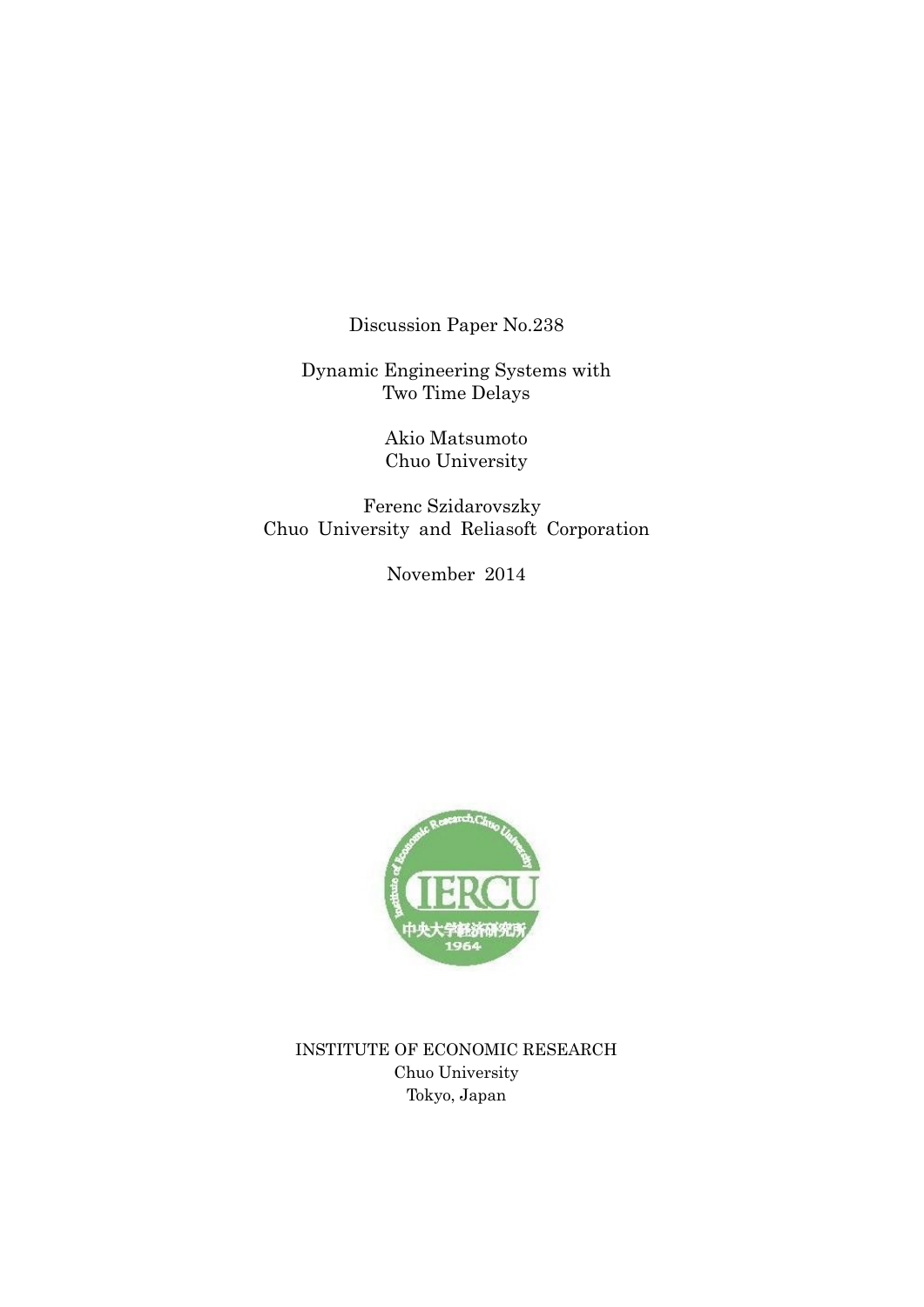# Dynamic Engineering Systems with Two Time Delays

Akio Matsumoto Chuo University Ferenc Szidarovszky Chuo University and Reliasoft Corporation

#### Abstract

An elementary analysis is developed to determine the stability region of certain classes of ordinary differential equations with two delays. Our analysis is based on determining stability switches first where an eigenvalue is pure complex, and then checking the conditions for stability loss or stability gain. In the cases of both stability losses and stability gains Hopf bifurcation occurs giving the possibility of the birth of limit cycles.

#### 1 Introduction

Delay differential equations have many applications in quantitative sciences including economics, biology, engineering among others. The single delay case is well established in the literature (Hayes, 1950, Matsumoto and Szidarovszky, 2013), however the presence of a second delay makes the models much more complicated. The works of Hale (1979) and Hale and Huang (1993) can be considered as major contributions. Matsumoto and Szidarovszky (2012) developed a simple analytic method, which is limited to examine only some special model variants. Gu et al. (2005) developed a geometric approach applicable for analyzing a more general class of models.

In this paper two particular models are examined and the two major approaches illustrated. A brief simulation study illustrates the theoretical Öndings.

#### 2 Model 1

We will first examine the asymptotical stability of the delay differential equation

$$
\dot{x}(t) + Ax(t - \delta) + Bx(t - \eta) = 0 \tag{1}
$$

where  $A$  and  $B$  are positive constants. The characteristic equation can be obtained by looking for the solution in the exponential form  $\alpha e^{\lambda t}$ . By substitution,

$$
\alpha \lambda e^{\lambda t} + A\alpha e^{\lambda(t-\delta)} + B\alpha e^{\lambda(t-\eta)} = 0
$$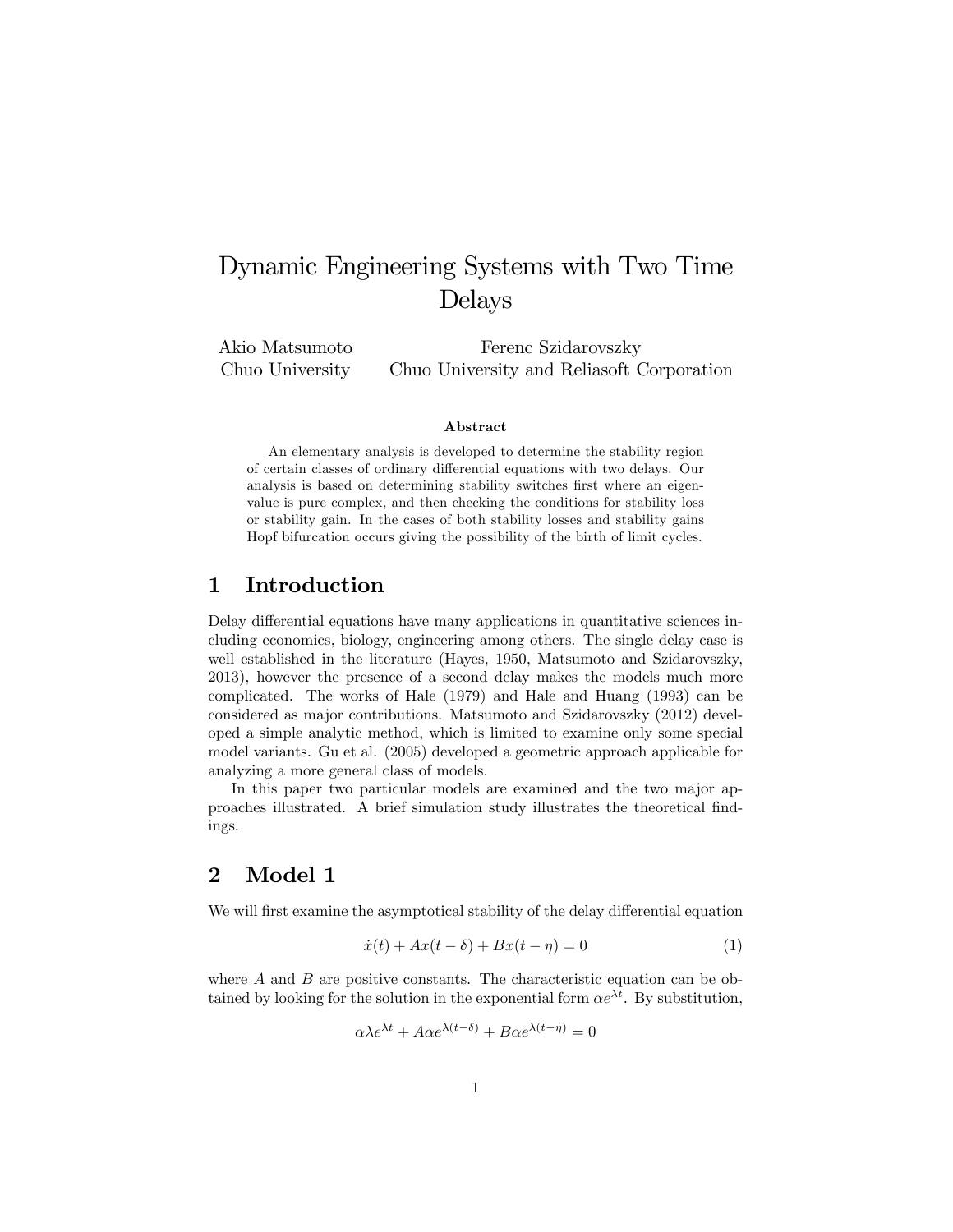$$
\lambda + Ae^{-\lambda \delta} + Be^{-\lambda \eta} = 0.
$$
 (2)

Introduce the new variables

$$
\omega = \frac{A}{A+B}, \ 1 - \omega = \frac{B}{A+B}, \ \bar{\lambda} = \frac{\lambda}{A+B}
$$

$$
\gamma_1 = \delta(A+B) \text{ and } \gamma_2 = \eta(A+B)
$$

to reduce equation (2) to the following:

$$
\bar{\lambda} + \omega e^{-\bar{\lambda}\gamma_1} + (1 - \omega)e^{-\bar{\lambda}\gamma_2} = 0.
$$
 (3)

Because of symmetry we can assume that  $\omega \geq 1/2$ . In order to find the stability region in the  $(\gamma_1, \gamma_2)$  plane we will first characterize the cases when an eigenvalue is pure complex, that is, when  $\bar{\lambda} = iv$ . We can assume that  $v > 0$ , since if  $\bar{\lambda}$  is an eigenvalue, its complex conjugate is also an eigenvalue. Substituting  $\lambda = iv$ into equation (3) we have

$$
iv + \omega e^{-iv\gamma_1} + (1 - \omega)e^{-iv\gamma_2} = 0.
$$

If there is no delay, then  $\gamma_1 = \gamma_2 = 0$  and equation (3) becomes

$$
\bar{\lambda}+1=0
$$

with a negative eigenvalue  $\bar{\lambda} = -1$ , so the system is asymptotically stable.

In the special case of  $\gamma_1 = 0$ , the equation becomes

$$
iv + \omega + (1 - \omega)e^{-iv\gamma_2} = 0.
$$

The real and imaginary parts imply that

$$
\omega + (1 - \omega)\cos(\upsilon\gamma_2) = 0
$$
  

$$
\upsilon - (1 - \omega)\sin(\upsilon\gamma_2) = 0.
$$

We can assume first  $\omega > 1/2$ , so from the first equation

$$
\cos(\upsilon\gamma_2)=-\frac{\omega}{1-\omega}<-1
$$

so no stability switch is possible. If  $\omega = 1/2$ , then

$$
\cos(\upsilon \gamma_2) = -1
$$

implying that  $\sin(v\gamma_2) = 0$  and so  $v = 0$  showing that there is no pure complex root. Hence for  $\gamma_1 = 0$  the system is asymptotically stable with all  $\gamma_2 \geq 0$ .

Assume now that  $\gamma_1 > 0$ ,  $\gamma_2 \geq 0$ . The real and imaginary parts give two equations:

$$
\omega \cos(\upsilon \gamma_1) + (1 - \omega) \cos(\upsilon \gamma_2) = 0 \tag{4}
$$

or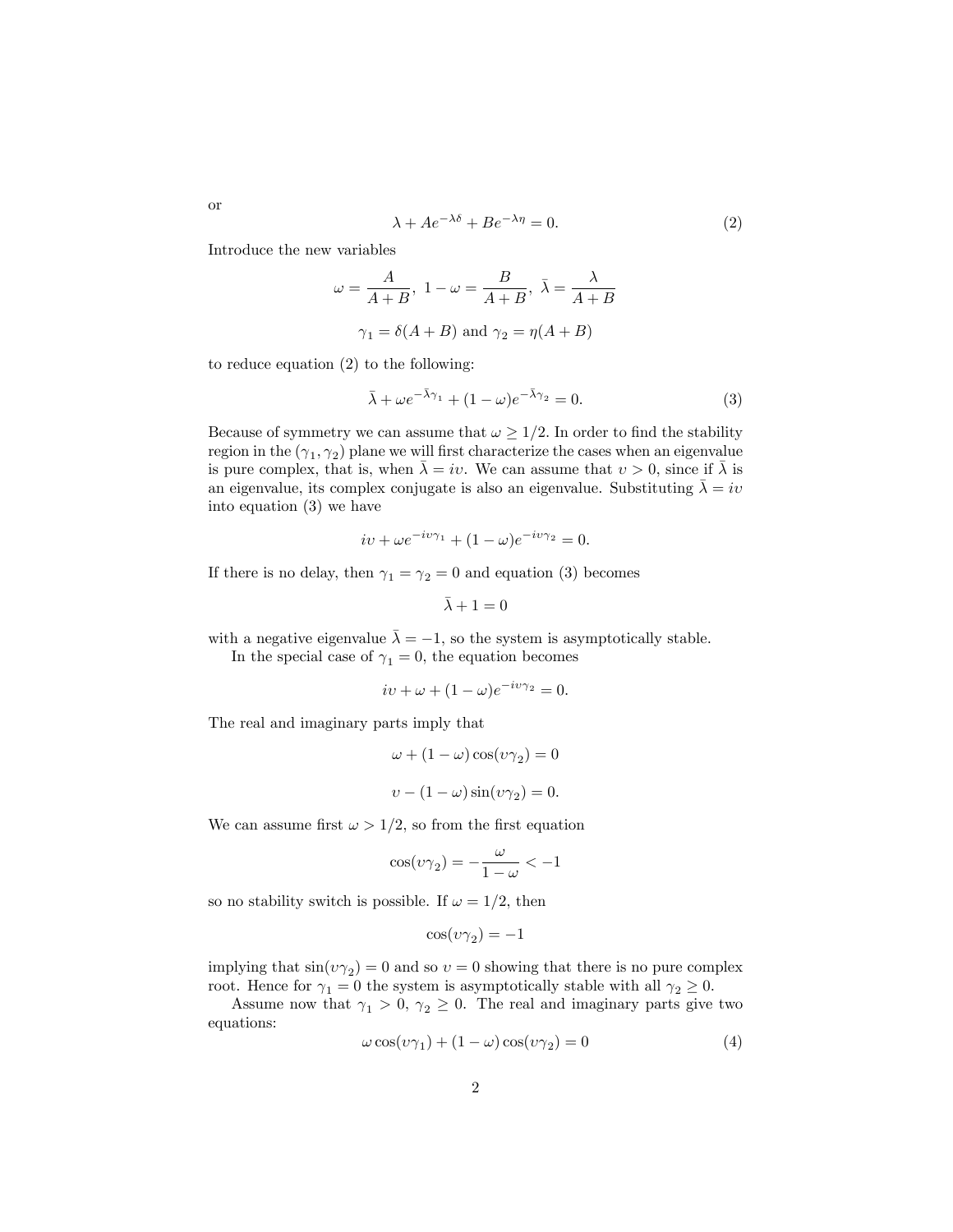and

$$
\upsilon - \omega \sin(\upsilon \gamma_1) - (1 - \omega) \sin(\upsilon \gamma_2) = 0. \tag{5}
$$

We consider the case of  $\omega > 1/2$  first and the symmetric case of  $\omega = 1/2$  will be discussed later. Introduce the variables

$$
x = \sin(v\gamma_1)
$$
 and  $y = \sin(v\gamma_2)$ ,

then (4) implies that

$$
\omega^{2}(1-x^{2}) = (1-\omega)^{2}(1-y^{2})
$$

or

$$
-\omega^2 x^2 + (1 - \omega)^2 y^2 = 1 - 2\omega.
$$
 (6)

From  $(5)$ ,

 $v - \omega x - (1 - \omega)y = 0$ 

implying that

$$
y = \frac{v - \omega x}{1 - \omega} \tag{7}
$$

Combining (6) and (7) yields

$$
-\omega^2 x^2 + (1 - \omega)^2 \left(\frac{v - \omega x}{1 - \omega}\right)^2 = 1 - 2\omega
$$

from which we can conclude that

$$
x = \frac{v^2 + 2\omega - 1}{2v\omega} \tag{8}
$$

and then from (7),

$$
y = \frac{v^2 - 2\omega + 1}{2v(1 - \omega)}.
$$
\n(9)

Equations (8) and (9) provide a parameterized curve in the  $(\gamma_1, \gamma_2)$  plane:

$$
\sin(v\gamma_1) = \frac{v^2 + 2\omega - 1}{2v\omega} \text{ and } \sin(v\gamma_2) = \frac{v^2 - 2\omega + 1}{2v(1 - \omega)}.
$$
 (10)

In order to guarantee feasibility we have to satisfy

$$
-1 \le \frac{v^2 + 2\omega - 1}{2v\omega} \le 1\tag{11}
$$

and

$$
-1 \le \frac{v^2 - 2\omega + 1}{2v(1 - \omega)} \le 1.
$$
 (12)

Simple calculation shows that with  $\omega > 1/2$  these relations hold if and only if

$$
2\omega - 1 \le \upsilon \le 1.
$$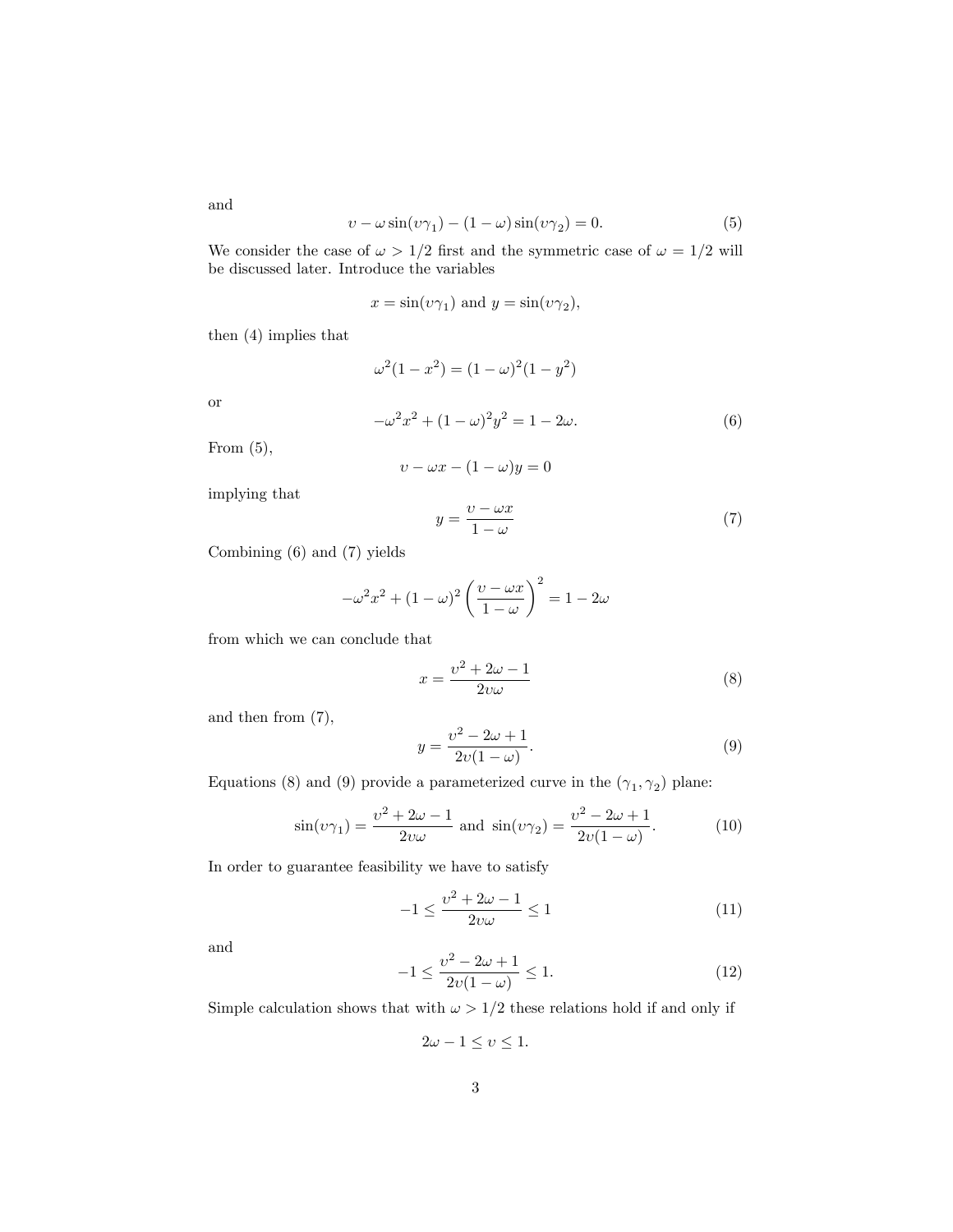From (10) we have four cases for  $\gamma_1$  and  $\gamma_2$ , since

$$
\gamma_1 = \frac{1}{\upsilon} \left\{ \sin^{-1} \left( \frac{\upsilon^2 + 2\omega - 1}{2\upsilon \omega} \right) + 2k\pi \right\}
$$

or

$$
\gamma_1 = \frac{1}{v} \left\{ \pi - \sin^{-1} \left( \frac{v^2 + 2\omega - 1}{2v\omega} \right) + 2k\pi \right\} \quad (k = 0, 1, 2, \ldots)
$$

and similarly

$$
\gamma_2 = \frac{1}{\upsilon} \left\{ \sin^{-1} \left( \frac{\upsilon^2 - 2\omega + 1}{2\upsilon(1 - \omega)} \right) + 2n\pi \right\}
$$

or

$$
\gamma_2 = \frac{1}{v} \left\{ \pi - \sin^{-1} \left( \frac{v^2 - 2\omega + 1}{2v(1 - \omega)} \right) + 2n\pi \right\} \quad (n = 0, 1, 2, \ldots).
$$

However from (4) we can see that  $cos(v\gamma_1)$  and  $cos(v\gamma_2)$  must have different signs, so we have only two possibilities:

$$
L_1(k,n): \begin{cases} \gamma_1 = \frac{1}{\upsilon} \left\{ \sin^{-1} \left( \frac{\upsilon^2 + 2\omega - 1}{2\upsilon \omega} \right) + 2k\pi \right\} \\ \gamma_2 = \frac{1}{\upsilon} \left\{ \pi - \sin^{-1} \left( \frac{\upsilon^2 - 2\omega + 1}{2\upsilon(1 - \omega)} \right) + 2n\pi \right\} \end{cases}
$$
(13)

and

$$
L_2(k,n): \begin{cases} \gamma_1 = \frac{1}{\nu} \left\{ \pi - \sin^{-1} \left( \frac{\nu^2 + 2\omega - 1}{2\nu\omega} \right) + 2k\pi \right\} \\ \gamma_2 = \frac{1}{\nu} \left\{ \sin^{-1} \left( \frac{\nu^2 - 2\omega + 1}{2\nu(1 - \omega)} \right) + 2n\pi \right\} \end{cases}
$$
(14)

For each  $v \in [2\omega - 1, 1]$  these equations determine the values of  $\gamma_1$  and  $\gamma_2$ . At the initial point  $v = 2\omega - 1$ , we have

$$
\frac{v^2 + 2\omega - 1}{2v\omega} = 1
$$
 and 
$$
\frac{v^2 - 2\omega + 1}{2v(1 - \omega)} = -1
$$

and if  $v = 1$ , then

$$
\frac{v^2 + 2\omega - 1}{2v\omega} = 1
$$
 and 
$$
\frac{v^2 - 2\omega + 1}{2v(1 - \omega)} = 1.
$$

Therefore the starting point and end point of  $L_1(k, n)$  are given as

$$
\gamma_{1}^{s} = \frac{1}{2\omega - 1} \left( \frac{\pi}{2} + 2k\pi \right), \ \gamma_{2}^{s} = \frac{1}{2\omega - 1} \left( \frac{3\pi}{2} + 2n\pi \right)
$$

and

$$
\gamma_1^e = \frac{\pi}{2} + 2k\pi
$$
 and  $\gamma_2^e = \frac{\pi}{2} + 2n\pi$ .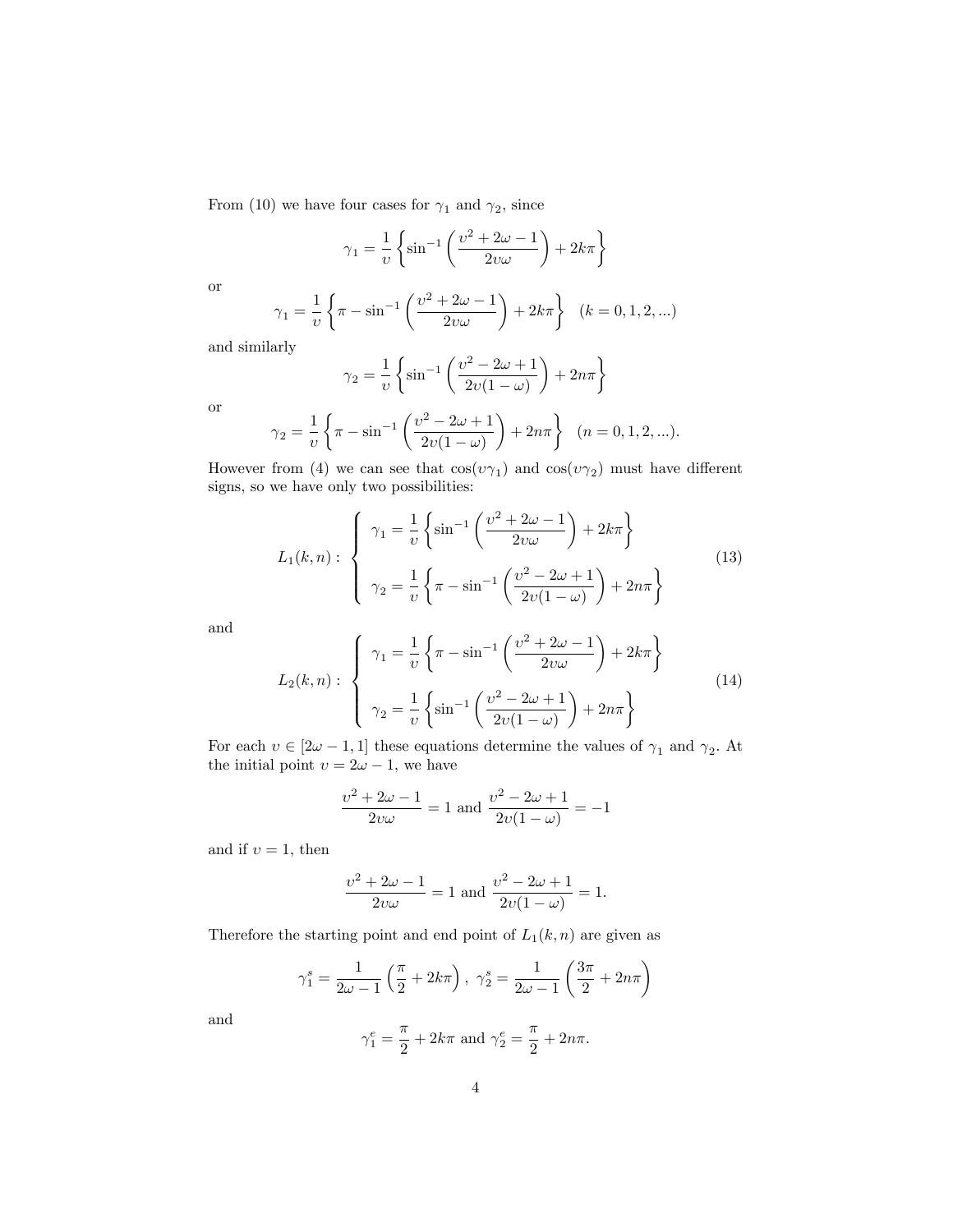Similarly, the starting and end points of  $L_2(k, n)$  are as follows:

$$
\gamma_1^S = \frac{1}{2\omega - 1} \left( \frac{\pi}{2} + 2k\pi \right), \ \gamma_2^S = \frac{1}{2\omega - 1} \left( -\frac{\pi}{2} + 2n\pi \right)
$$

$$
\gamma_1^E = \frac{\pi}{2} + 2k\pi \text{ and } \gamma_2^E = \frac{\pi}{2} + 2n\pi.
$$

and

With fixed value of k, 
$$
L_1(k, n)
$$
 and  $L_2(k, n)$  have the same end point, however  
the starting point of  $L_1(k, n)$  is the same as that of  $L_2(k, n + 1)$ . Therefore  
the segments  $L_1(k, n)$  and  $L_2(k, n)$  with fixed k form a continuous curve with  
 $n = 0, 1, 2, ...$  They are shown in Figure 1 for  $k = 0$ . The curves  $L_1(0, n)$  are  
shown in red color and curves  $L_2(0, n)$  are given in blue.



Figure 1. Partition curve in the  $(\gamma_1, \gamma_2)$  plane with fixing  $k = 0$ .

Consider first the segment  $L_1(k,n)$ . Since  $(v^2 - 2\omega + 1)/(2v(1 - \omega))$  is strictly increasing in  $v, \gamma_2$  is strictly decreasing in  $v$ . By differentiation

$$
\left. \frac{\partial \gamma_1}{\partial v} \right|_{L_1} = -\frac{1}{v^2} \left( v \gamma_1 + \tan(v \gamma_2) \right). \tag{15}
$$

Consider next segment  $L_2(k, n)$ , similarly to (15) we can shown that

$$
\left.\frac{\partial \gamma_1}{\partial v}\right|_{L_2}=-\frac{1}{v^2}(v\gamma_1+\tan(v\gamma_2))
$$

which is the same as in  $L_1(k, n)$ , since from (14),  $\cos(v\gamma_1) < 0$ . Similarly

$$
\left. \frac{\partial \gamma_2}{\partial v} \right|_{L_2} = -\frac{1}{v^2} \left( v \gamma_2 + \tan(v \gamma_1) \right) \tag{16}
$$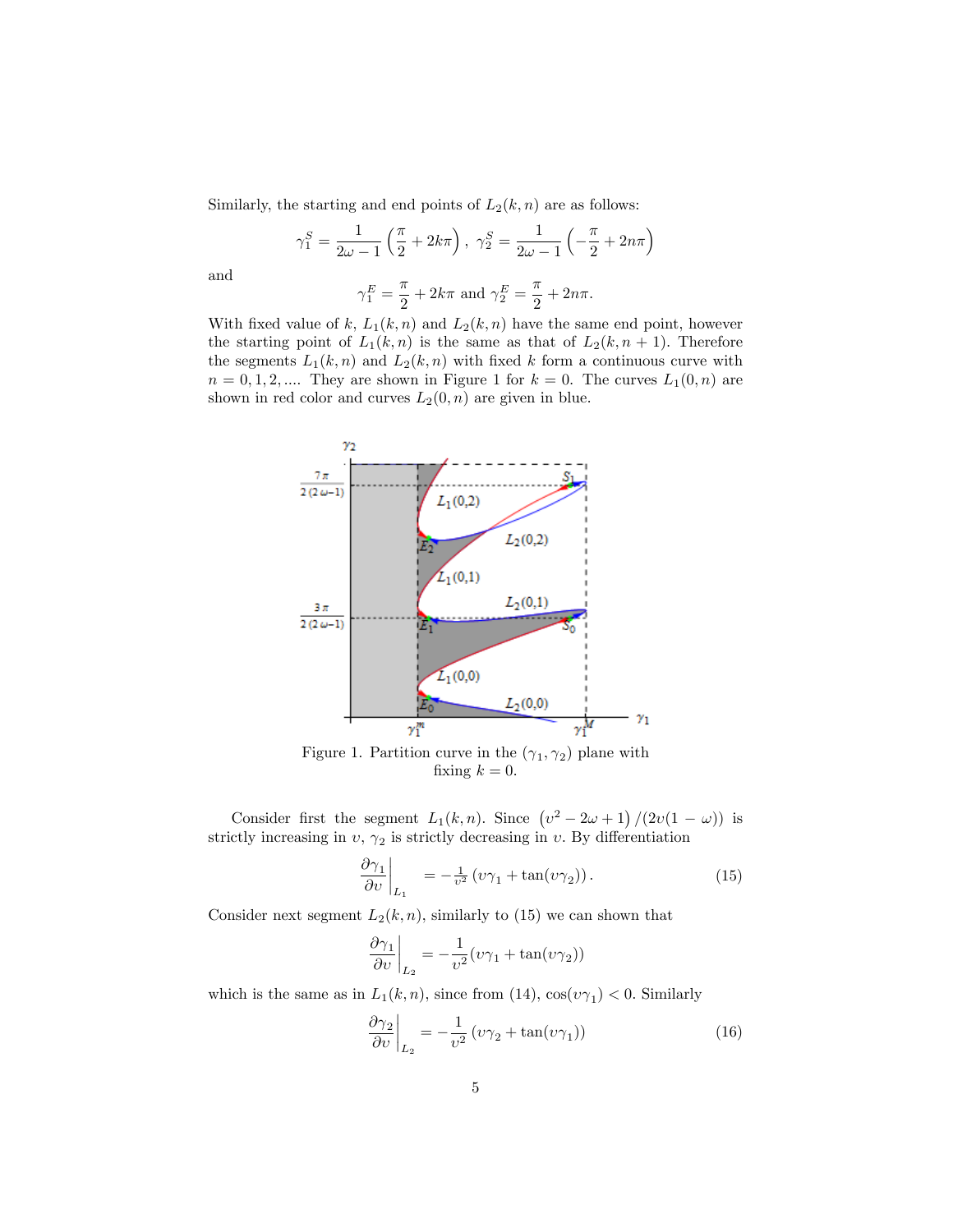where we used again equation  $(4)$ .

We will next examine the directions of the stability switches on the different segments of the curves  $L_1(k, n)$  and  $L_2(k, n)$ . We fix the value of  $\gamma_2$  and select  $\gamma_1$ as the bifurcation parameter, so the eigenvalues are functions of  $\gamma_1 : \bar{\lambda} = \lambda(\gamma_1)$ . By differentiating the characteristic equation (3) implicitly with respect to  $\gamma_1$  we have

$$
\frac{d\bar{\lambda}}{d\gamma_1} + \omega e^{-\bar{\lambda}\gamma_1} \left(-\frac{d\bar{\lambda}}{d\gamma_1}\gamma_1 - \bar{\lambda}\right) + (1 - \omega)e^{-\bar{\lambda}\gamma_2} \left(-\frac{d\bar{\lambda}}{d\gamma_1}\gamma_2\right) = 0
$$

implying that

$$
\frac{d\bar{\lambda}}{d\gamma_1} = \frac{\bar{\lambda}\omega e^{-\bar{\lambda}\gamma_1}}{1 - \omega\gamma_1 e^{-\bar{\lambda}\gamma_1} - (1 - \omega)\gamma_2 e^{-\bar{\lambda}\gamma_2}}
$$
(17)

From the characteristic equation we have

$$
(1 - \omega)e^{-\bar{\lambda}\gamma_2} = -\bar{\lambda} - \omega e^{-\bar{\lambda}\gamma_1},
$$

so

$$
\frac{d\bar{\lambda}}{d\gamma_1} = \frac{\bar{\lambda}\omega e^{-\bar{\lambda}\gamma_1}}{1 + \bar{\lambda}\gamma_2 + \omega(\gamma_2 - \gamma_1)e^{-\bar{\lambda}\gamma_1}}
$$

If  $\bar{\lambda} = iv$ , then

$$
\frac{d\bar{\lambda}}{d\gamma_1}=\frac{i v \omega (\cos(\upsilon \gamma_1)-i \sin(\upsilon \gamma_1))}{1+i \upsilon \gamma_2+\omega (\gamma_2-\gamma_1) (\cos(\upsilon \gamma_1)-i \sin(\upsilon \gamma_1))}
$$

and the real part of this expression has the same sign as

$$
v\omega \sin(v\gamma_1)[1 + \omega(\gamma_2 - \gamma_1)\cos(v\gamma_1)] + v\omega \cos(v\gamma_1)[v\gamma_2 - \omega(\gamma_2 - \gamma_1)\sin(v\gamma_1)]
$$
  
=  $v\omega [\sin(v\gamma_1) + v\gamma_2 \cos(v\gamma_1)]$ 

Hence

$$
\text{Re} \left( \frac{d \bar{\lambda}}{d \gamma_1} \right) \gtreqqless 0 \text{ if and only if } \sin (\upsilon \gamma_1) + \upsilon \gamma_2 \cos (\upsilon \gamma_1) \gtreqqless 0
$$

Consider first the case of crossing any segment  $L_1(k, n)$  from the left. Here  $v\gamma_1 \in (0, \pi/2]$ , so both  $\sin(v\gamma_1)$  and  $\cos(v\gamma_1)$  are positive. Hence stability is lost everywhere on any segment of  $L_1(k, n)$ . Consider the case when crossing the segments of  $L_2(k, n)$  from the left. Stability is lost when  $\gamma_2$  increases in v and stability is gained when  $\gamma_2$  decreases in v. At all intersections with  $L_1(k,n)$ and  $L_2(k, n)$  Hopf bifurcation occurs giving the possibility of the birth of limit cycles.

We can also show that at any intersection with  $L_1(k,n)$  or  $L_2(k,n)$  the complex root is single. Otherwise  $\lambda = iv$  would satisfy both equations

$$
\lambda + \omega e^{-\lambda \gamma_1} + (1 - \omega)e^{-\lambda \gamma_2} = 0
$$

and

$$
1 - \omega \gamma_1 e^{-\lambda \gamma_1} - (1 - \omega) \gamma_2 e^{-\lambda \gamma_2} = 0,
$$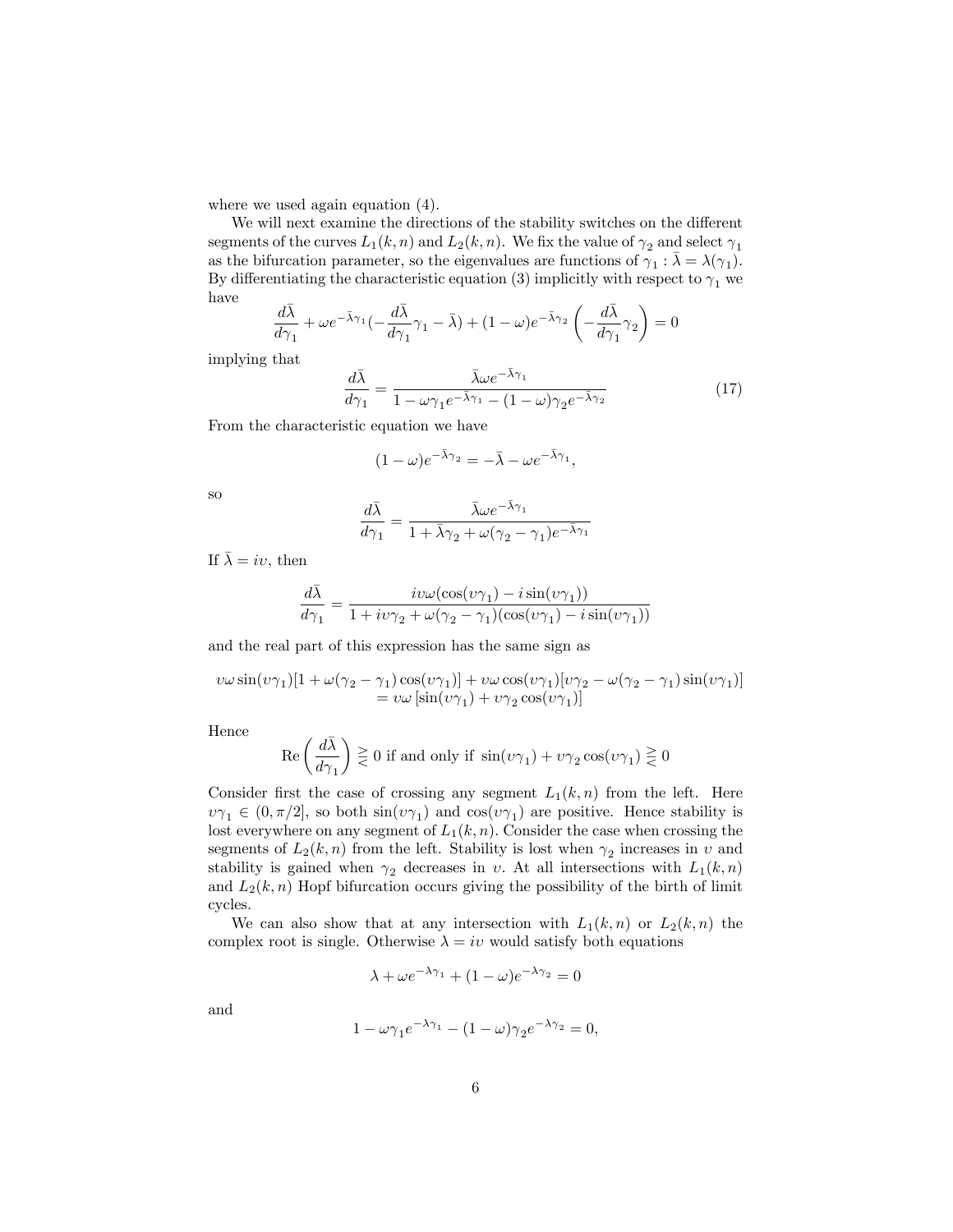from which we have

$$
e^{-\lambda \gamma_1} = \frac{1 + \lambda \gamma_2}{(\gamma_1 - \gamma_2)\omega} \text{ and } e^{-\lambda \gamma_2} = \frac{-1 - \lambda \gamma_1}{(\gamma_1 - \gamma_2)(1 - \omega)}.
$$

By substituting  $\lambda = iv$  and comparing the real and imaginary parts yield

$$
\sin(\upsilon \gamma_1) + \upsilon \gamma_2 \cos(\upsilon \gamma_1) = \sin(\upsilon \gamma_2) + \upsilon \gamma_1 \cos(\upsilon \gamma_2) = 0.
$$

Therefore this intersection is at an extremum in  $v$  of a segment  $L_1(k, n)$  and also at an extremum of a segment  $L_2(\bar{k}, \bar{n})$  which is impossible.

Assume next that  $\omega = 1/2$ . Then equations (4) and (5) imply that

$$
\cos(\upsilon\gamma_1)+\cos(\upsilon\gamma_2)=0
$$

$$
v - \frac{1}{2} \left( \sin(v\gamma_1) + \sin(v\gamma_2) \right) = 0
$$

and the curves  $L_1(k, n)$  and  $L_2(k, n)$  are simplified as follows:

$$
L_1(k,n): \begin{cases} \gamma_1 = \frac{1}{\upsilon} \left( \sin^{-1}(\upsilon) + 2k\pi \right) \\ \gamma_2 = \frac{1}{\upsilon} \left( \pi - \sin^{-1}(\upsilon) + 2n\pi \right) \end{cases} \tag{18}
$$

and

$$
L_2(k,n): \begin{cases} \gamma_1 = \frac{1}{\upsilon} \left( \pi - \sin^{-1}(\upsilon) + 2k\pi \right) \\ \gamma_2 = \frac{1}{\upsilon} \left( \sin^{-1}(\upsilon) + 2n\pi \right). \end{cases}
$$
(19)

The stability switching curves are shown in Figure 2 in which the stability region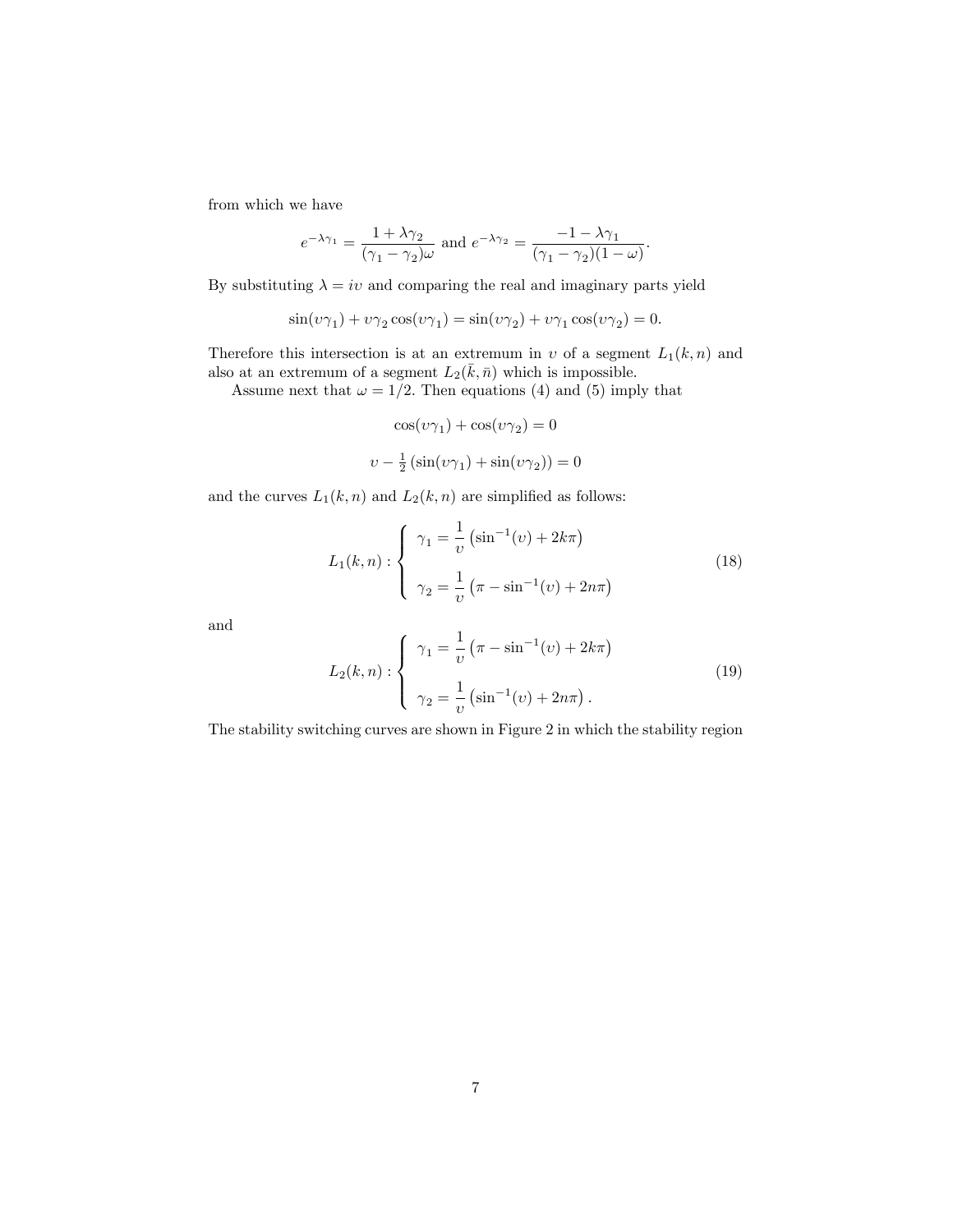is the gray area.



# 3 Model 2

Next, we consider equation

$$
\dot{x}(t) + ax(t) - b\dot{x}(t - \delta) - cx(t - \eta) = 0.
$$
 (20)

Here  $a, b, c > 0$  and  $b < 1, c < a$ . Similarly to the previous model it is easy to prove that the system is stable without delays and also with a single delay, when either  $\delta = 0$ ,  $\eta = 0$  or  $\delta = \eta$ . The corresponding characteristic equation is obtained by substituting an exponential solution,  $x(t) = e^{\lambda t}u$ ,

$$
\lambda + a - b\lambda e^{-\delta\lambda} - ce^{-\eta\lambda} = 0.
$$
 (21)

Dividing its both sides by  $a + \lambda$  and introducing the new functions,

$$
a_1(\lambda) = -\frac{b\lambda}{a+\lambda}
$$
 and  $a_2(\lambda) = -\frac{c}{a+\lambda}$ 

simplify equation (21),

$$
a(\lambda) = 1 + a_1(\lambda)e^{-\delta\lambda} + a_2(\lambda)e^{-\eta\lambda} = 0.
$$
 (22)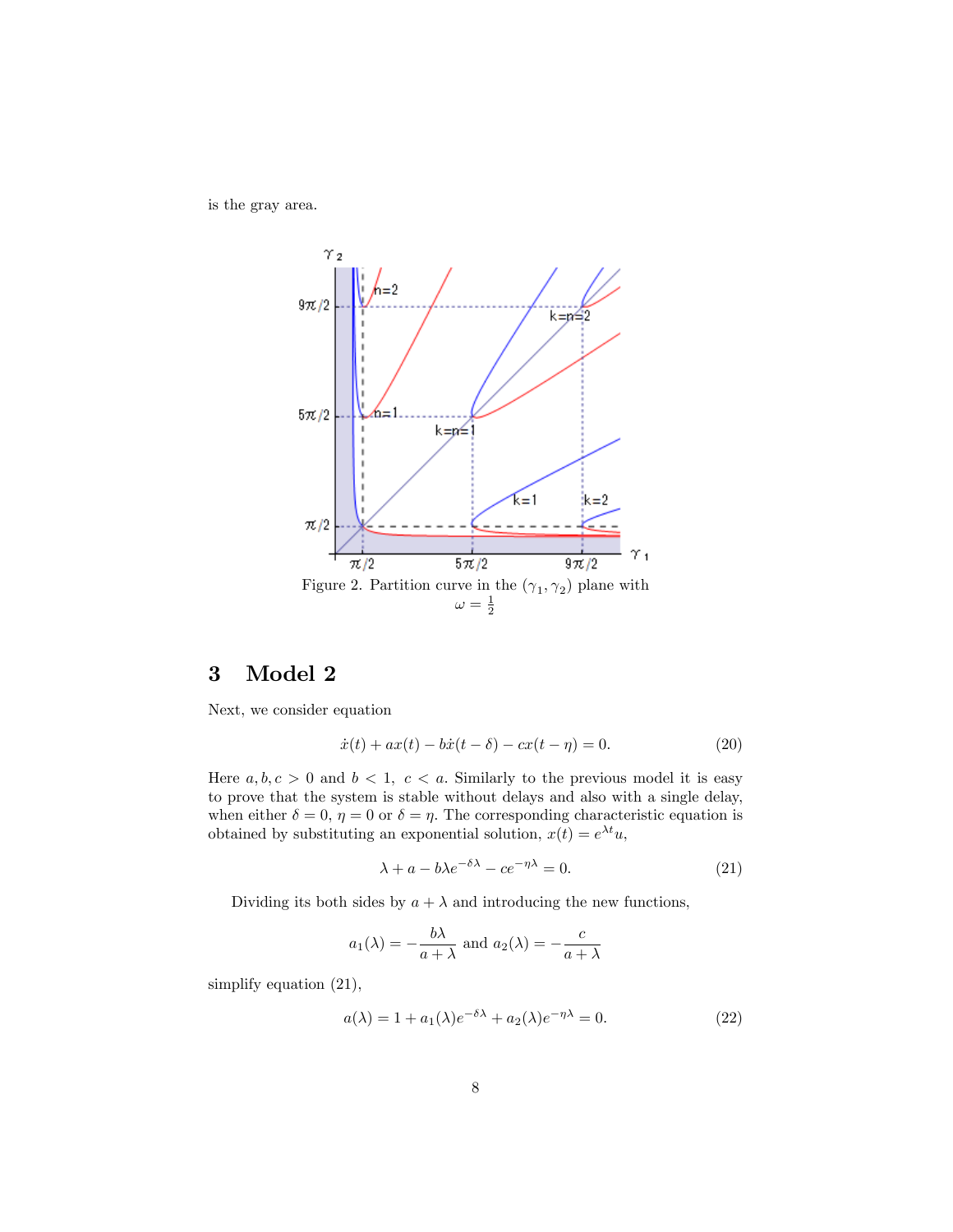The terms of this function are shown in Figure 3.



Suppose that  $\lambda = i\omega$  with  $\omega > 0$ , then

$$
a_1(i\omega) = -\frac{b\omega^2}{a^2 + \omega^2} - i\frac{ab\omega}{a^2 + \omega^2}
$$
 (23)

and

$$
a_2(i\omega) = -\frac{ac}{a^2 + \omega^2} + i\frac{c\omega}{a^2 + \omega^2}.
$$
\n(24)

Their absolute values are

$$
|a_1(i\omega)| = \frac{b\omega}{\sqrt{a^2 + \omega^2}}
$$
 and 
$$
|a_2(i\omega)| = \frac{c}{\sqrt{a^2 + \omega^2}}
$$

and their arguments are

$$
\arg(a_1(i\omega)) = \tan^{-1}\left(\frac{a}{\omega}\right) + \pi \text{ and } \arg(a_2(i\omega)) = \pi - \tan^{-1}\left(\frac{\omega}{a}\right).
$$

The triangle can be above the real line and also under the real line. In the two cases the following relations hold for angles  $\theta_1$  and  $\theta_2:$ 

$$
\arg\left(a_1(i\omega)\right) - \delta\omega \pm \theta_1 = \pi + 2n\pi \tag{25}
$$

and

$$
\arg\left(a_2(i\omega)\right) - \eta\omega \mp \theta_2 = \pi + 2m\pi \tag{26}
$$

In a triangle consisting of three line segments, the length of the sum of any two adjacent line segments is not shorter than the length of the remaining line segment,  $1 < |a_1(i_0)| + |a_2(i_0)|$ 

$$
1 \le |a_1(i\omega)| + |a_2(i\omega)|,
$$
  

$$
|a_1(i\omega)| \le 1 + |a_2(i\omega)|,
$$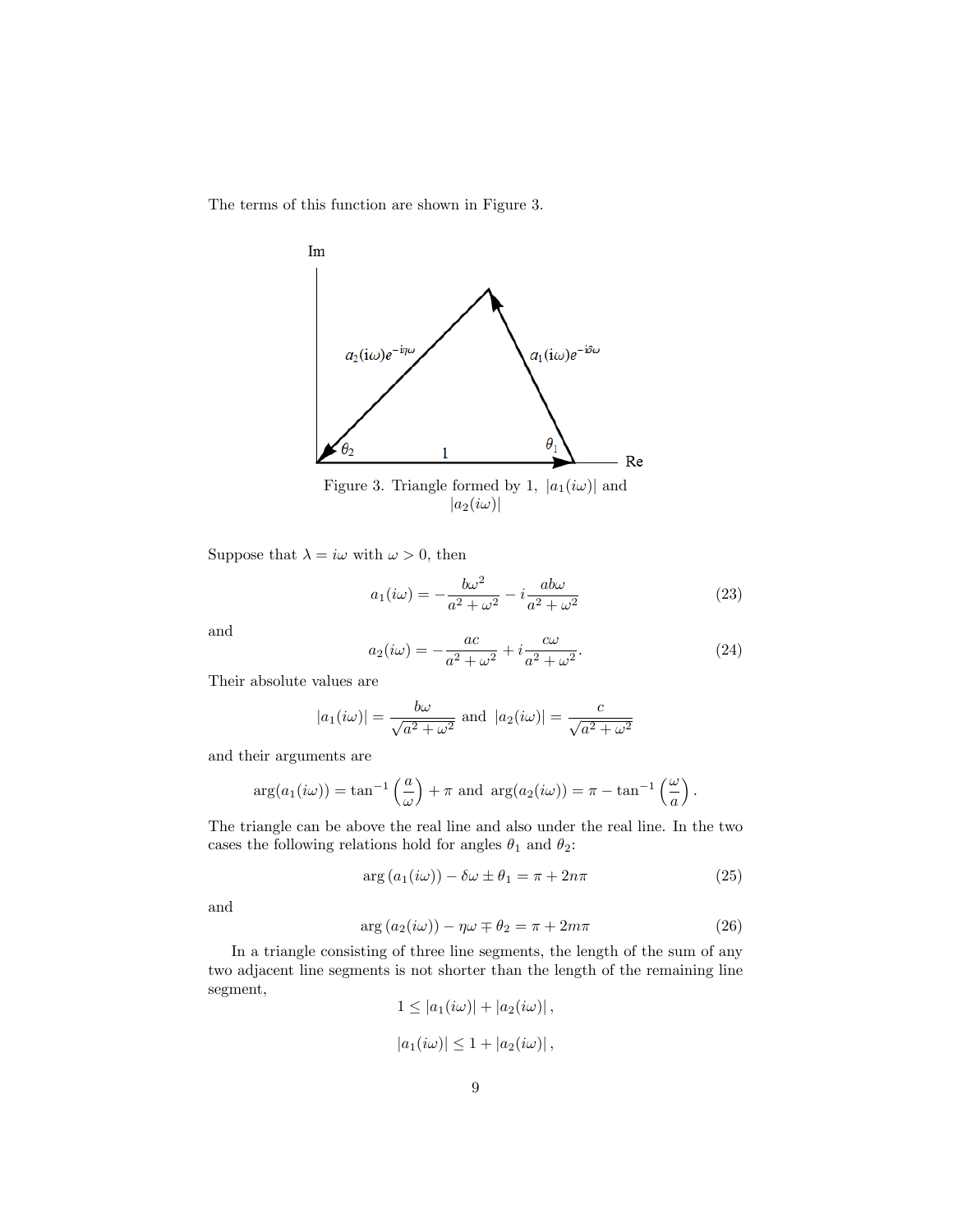$$
|a_2(i\omega)| \leq 1 + |a_1(i\omega)|.
$$

Substituting the absolute values renders these three conditions to the following two conditions,

$$
f(\omega) = (1 - b^2)\omega^2 - 2bc\omega + a^2 - c^2 \le 0
$$

and

$$
g(\omega) = (1 - b^2)\omega^2 + 2bc\omega + a^2 - c^2 \ge 0.
$$

Both  $f(\omega)$  and  $g(\omega)$  have the same discriminant,

$$
D = 4[c^2 - a^2(1 - b^2)].
$$

In the following we draw attention to the case of  $D > 0$ , otherwise  $f(\omega) > 0$  for all  $\omega$  implying no stability switch. Solving  $g(\omega) = 0$  gives the solutions

$$
\omega_1 = \frac{-bc - \sqrt{c^2 - a^2(1 - b^2)}}{1 - b^2}
$$
 and  $\omega_2 = \frac{-bc + \sqrt{c^2 - a^2(1 - b^2)}}{1 - b^2}$ 

and so does solving  $f(\omega) = 0$ ,

$$
\omega_3 = \frac{bc - \sqrt{c^2 - a^2(1 - b^2)}}{1 - b^2}
$$
 and  $\omega_4 = \frac{bc + \sqrt{c^2 - a^2(1 - b^2)}}{1 - b^2}$ .

Since both  $\omega_1$  and  $\omega_2$  are negative and both  $\omega_3$  and  $\omega_4$  are positive, the two conditions,  $f(\omega) \leq 0$  and  $g(\omega) \geq 0$ , are satisfied when  $\omega$  is in interval  $[\omega_3, \omega_4]$ .

The internal angles,  $\theta_1$  and  $\theta_2$ , of the triangle in Figure 3 can be calculated by the law of cosine as

$$
\theta_1(\omega) = \cos^{-1}\left(\frac{a^2 + (1+b^2)\omega^2 - c^2}{2b\omega\sqrt{a^2 + \omega^2}}\right)
$$
\n(27)

and

$$
\theta_2(\omega) = \cos^{-1}\left(\frac{a^2 + (1 - b^2)\omega^2 + c^2}{2c\sqrt{a^2 + \omega^2}}\right).
$$
\n(28)

Solving equations (25) and (26) for  $\delta$  and  $\eta$  yields

$$
\delta^{\pm}(\omega,k) = \frac{1}{\omega} \left[ \tan^{-1} \left( \frac{a}{\omega} \right) + \pi + (2k - 1)\pi \pm \theta_1(\omega) \right].
$$

and

$$
\eta^{\mp}(\omega,k) = \frac{1}{\omega} \left[ -\tan^{-1}\left(\frac{\omega}{a}\right) + \pi + (2n-1)\pi \mp \theta_2(\omega) \right],
$$

so we have again two stability switching curves with fixed values of  $k$  and  $n$ ,

$$
L_1(k,n) = \{\delta^+(\omega,k), \eta^-(\omega,n)\}
$$

and

$$
L_2(k,n) = \{ \delta^-(\omega,k), \eta^+(\omega,n) \}
$$

and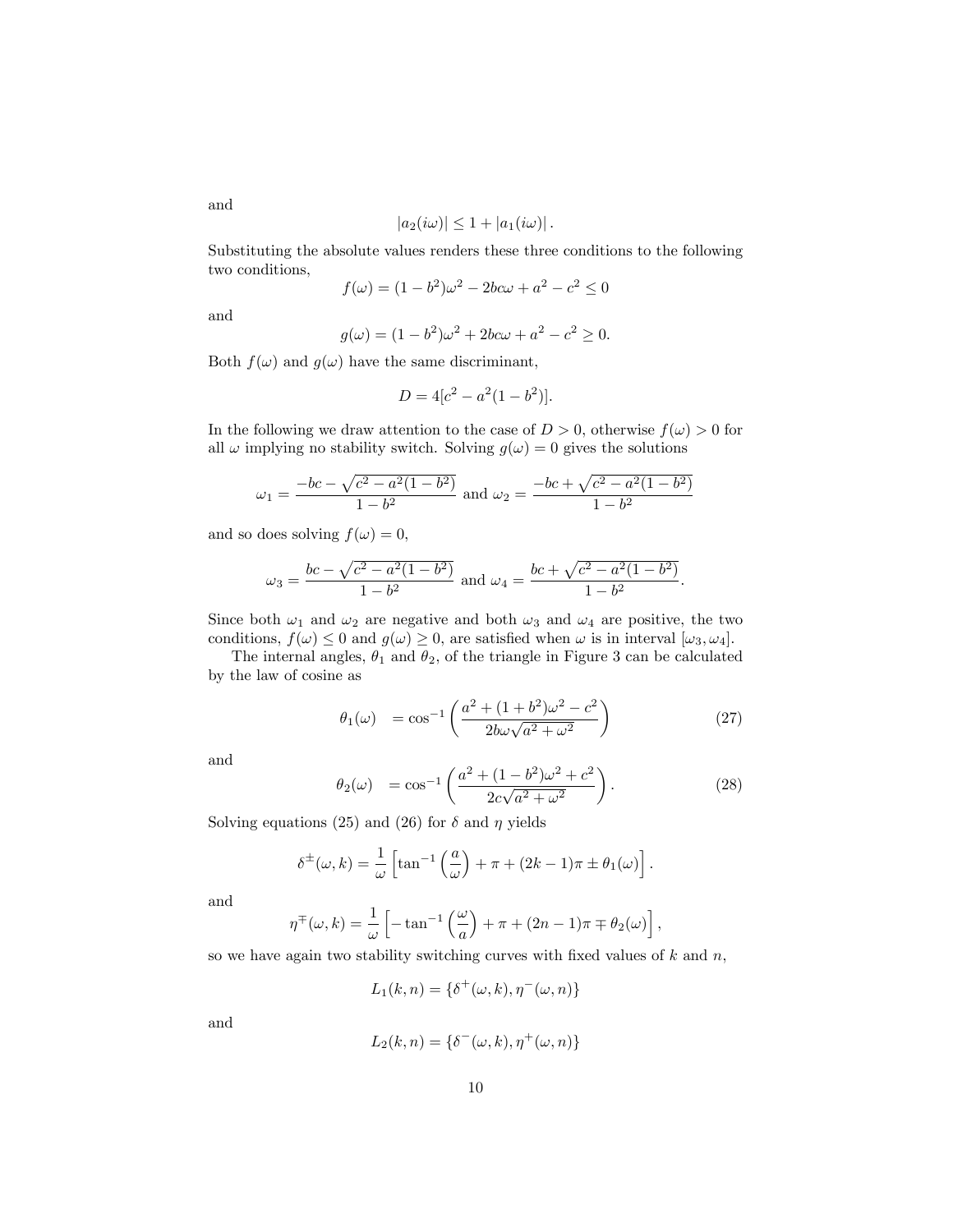They are shown in Figure 4 for the case of  $k = n = 1$ . They have the same initial point S and arrive at the same end point E as  $\omega$  increases from  $\omega_3$  to  $\omega_4$ . With fixed  $\eta = \eta^0$  by increasing the value of  $\delta$ , stability is lost at point A and regained at point B. These curves are shifted to the right by increasing the value of  $k$  and up by increasing the value of  $n$ .



# 4 Simulations

In the first case, Figure  $5(A)$  shows the six cigar-shaped domains obtained for  $k = 0, 1, 2, 3, 4, 5$  and  $n = 1$  and their lower parts are colored in yellow. We fix  $\eta = 1$  and increase  $\delta$  from 1 to 4 along the dotted horizontal line. The system is stable until  $\delta = \delta_1$ , when stability is lost. It is regained at  $\delta = \delta_2$  and system remains stable until  $\delta = \delta_3$  where stability is lost, and regained again at  $\delta = \delta_4$ , and so on. So stability is lost at points  $\delta_1$ ,  $\delta_3$ ,  $\delta_5$  and  $\delta_7$  and stability is regained at points  $\delta_2$ ,  $\delta_4$  and  $\delta_6$ . The bifurcation diagram shown in Figure 5(B)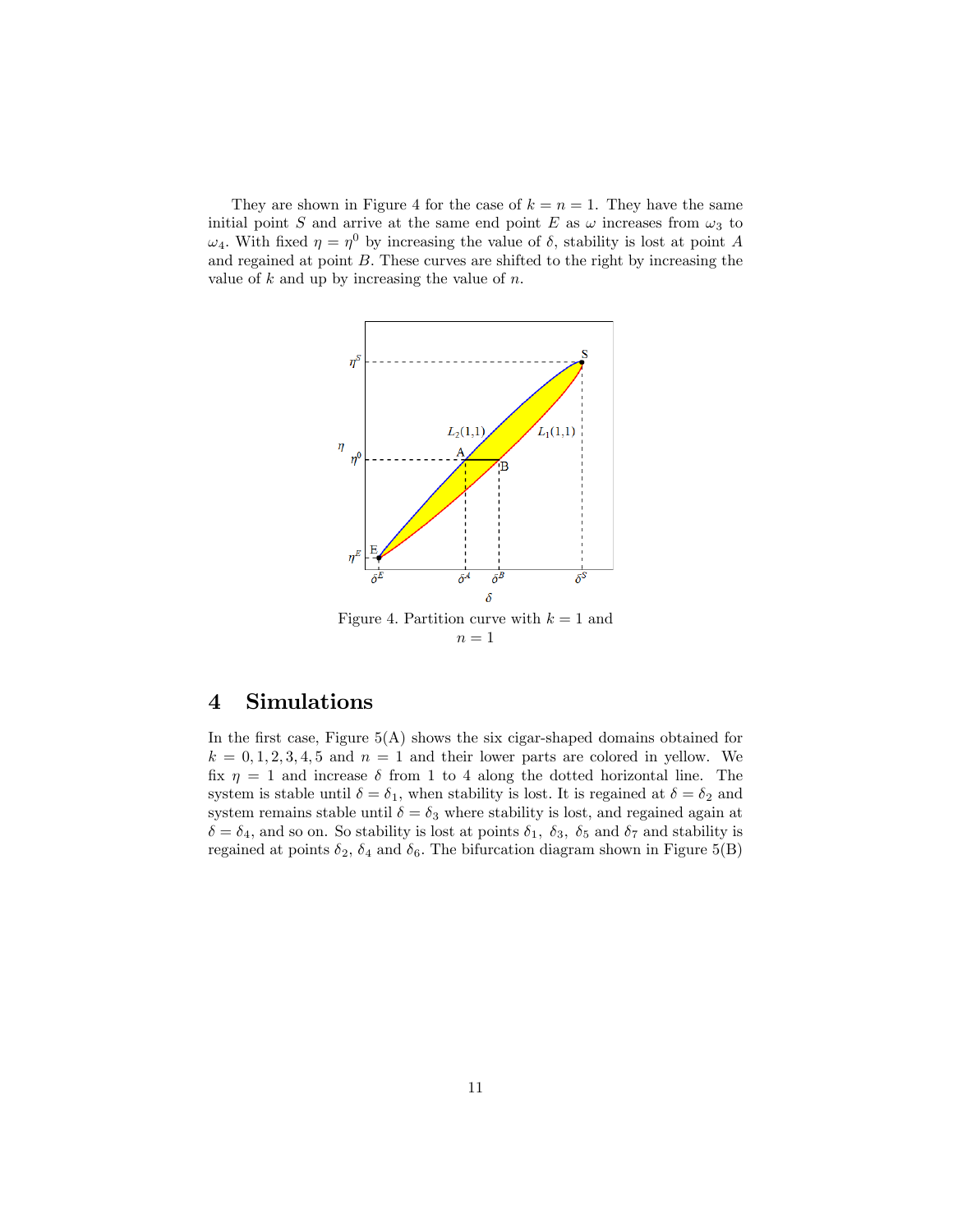well demonstrates these observations.



Figure 5. Stability switches with  $\eta = 1$ 

In the second simulation we illustrate the curves  $L_1(k, n)$  and  $L_2(k, n)$  for  $k =$  $0, 1, \ldots, 8$  and  $n = 1, 2, 3, 4$  in Figure 6(A). The yellow domains are surrounded by  $L_1(k, 1)$  and  $L_2(k, 1)$ , which are the same as in Figure 5(A). The green regions are surrounded by  $L_1(k,2)$  and  $L_2(k,2)$ , and the orange and blue regions by  $L_1(k,3)$  and  $L_2(k,3)$  and by  $L_1(k,4)$  and  $L_2(k,4)$ , respectively. The value of  $\eta = 2$  is now selected. The dotted horizontal line crosses the stability switching curves many times, but not all intersections are stability switches. For example, between  $\delta_1$  and  $\delta_2$  the system is unstable regardless of several intersections between them. At  $\delta = \delta_2$  stability is regained, and lost again at  $\delta = \delta_3$ . The bifurcation diagram shown in Figure  $6(B)$  well illustrates these findings.

Let  $(\delta, \eta)$  be any point in the positive quadrant and not on the stability switching curves and consider the line segment connecting points  $(0, \eta)$  and  $(\delta, \eta)$ . Let L be the number of intersections of this segment with the stability switching curves with stability loss and G the number of intersections with stability gain. The system is stable for  $(\delta, \eta)$  if  $G \geq L$ , otherwise unstable.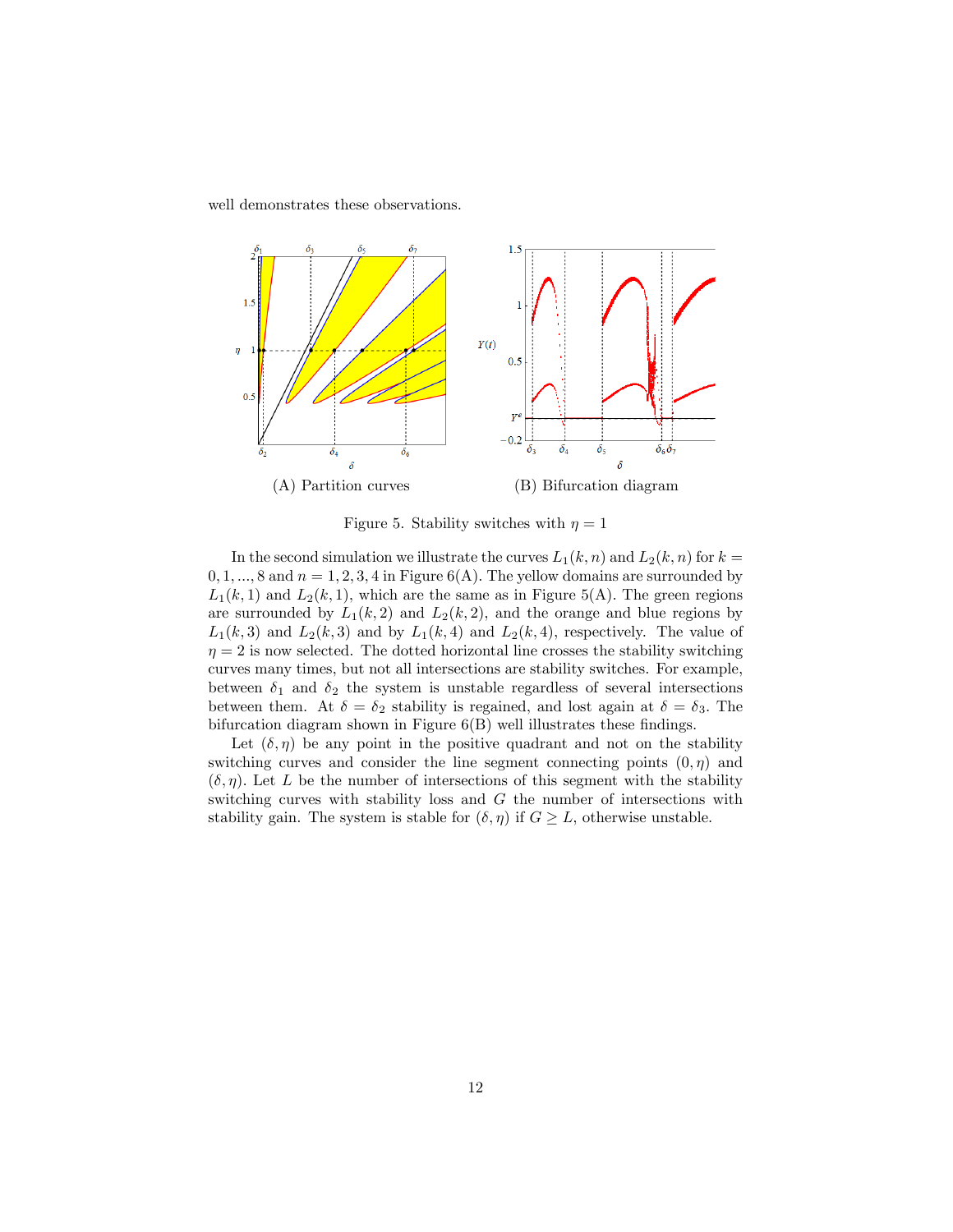

Figure 6. Stability switches with  $\eta = 2$ 

### 5 Conclusions

Two particular engineering models were examined. Both are first order ordinary differential equations with two delays. The stability switching curves were first determined where an eigenvalue is pure complex, and then the stability and instability regions were demonstrated. In the first case an elementary analytic approach was used, and in the second case a geometric approach was shown. This approach could be also used for solving the first model as well, however the more simple analytic approach cannot be used for the second model without major changes.

## References

- [1] Gu, K. Niculescu, S. and Chen, J. (2005), On Stability Crossing Curves for General Systems with Two Delays. Journal of Mathematical Analysis and Applications, 311, 231-252.
- [2] Hayes, N. D. (1950), Roots of the Transcendental Equation Associated with a Certain Difference-Differential Equation. Journal of the London Mathematical Society, 25, 226-232.
- [3] Hale, J. (1979), Nonlinear Oscillations in Equations with Delays. In Nonlinear Oscillations in Biology (K. C. Hoppenstadt, ed.). Lectures in Applied Mathematics, 17, 157-185.